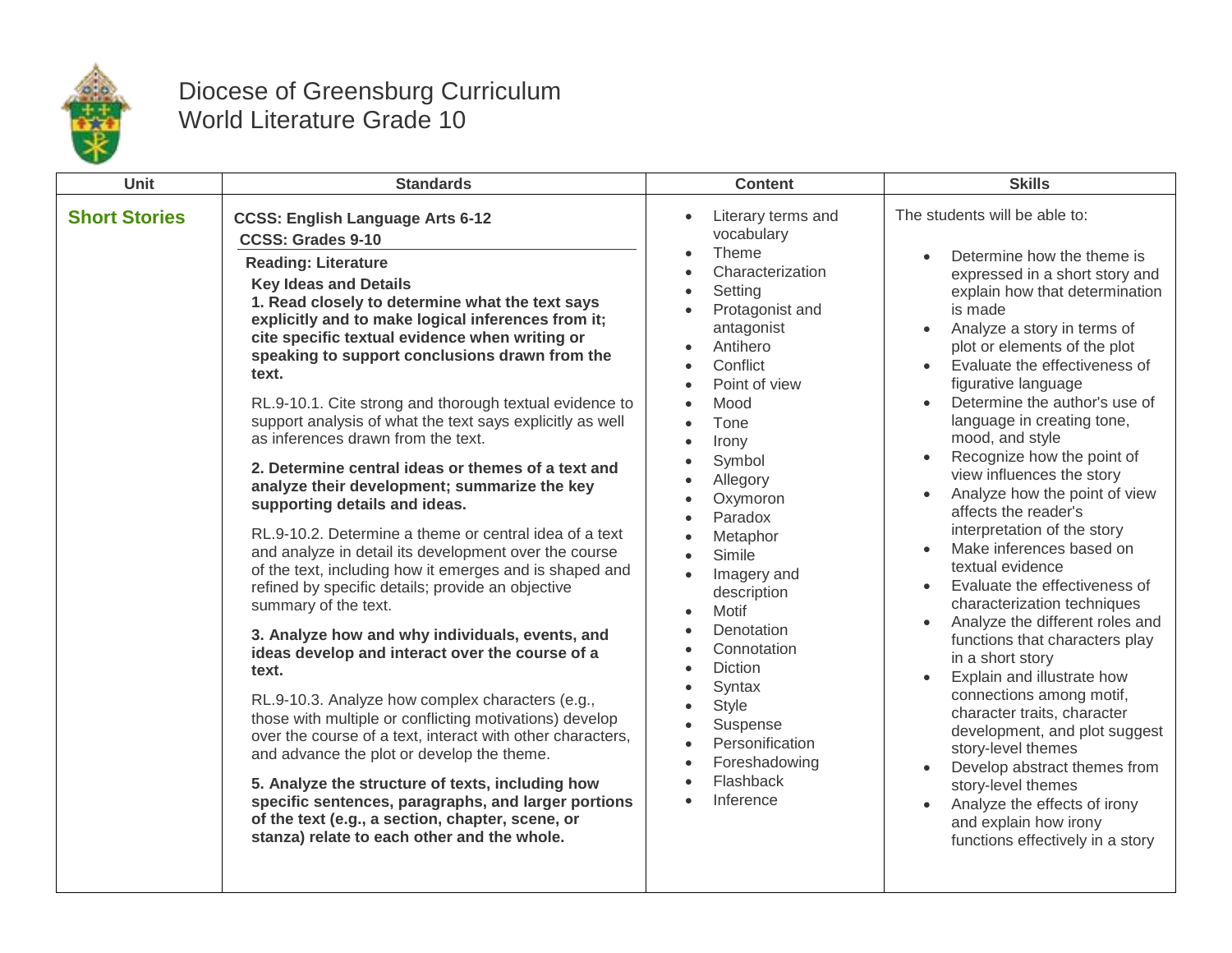| <b>Unit</b> | <b>Standards</b>                                                                                                                                                                                                                                                                                                                                                                                                                                                                                                                                                                                                                                                                                                                                                                                                                                                                                                                                                                                                                                                                                                                                                                                                                                                                                                                                                                                                                                                                                                                                   | <b>Content</b>                                                                                                                                                                                                                                                                                                                                                                                                                            | <b>Skills</b> |
|-------------|----------------------------------------------------------------------------------------------------------------------------------------------------------------------------------------------------------------------------------------------------------------------------------------------------------------------------------------------------------------------------------------------------------------------------------------------------------------------------------------------------------------------------------------------------------------------------------------------------------------------------------------------------------------------------------------------------------------------------------------------------------------------------------------------------------------------------------------------------------------------------------------------------------------------------------------------------------------------------------------------------------------------------------------------------------------------------------------------------------------------------------------------------------------------------------------------------------------------------------------------------------------------------------------------------------------------------------------------------------------------------------------------------------------------------------------------------------------------------------------------------------------------------------------------------|-------------------------------------------------------------------------------------------------------------------------------------------------------------------------------------------------------------------------------------------------------------------------------------------------------------------------------------------------------------------------------------------------------------------------------------------|---------------|
|             | RL.9-10.5. Analyze how an author's choices<br>concerning how to structure a text, order events within<br>it (e.g., parallel plots), and manipulate time (e.g.,<br>pacing, flashbacks) create such effects as mystery,<br>tension, or surprise.                                                                                                                                                                                                                                                                                                                                                                                                                                                                                                                                                                                                                                                                                                                                                                                                                                                                                                                                                                                                                                                                                                                                                                                                                                                                                                     | Plot sequence/development<br>Triangular plot structures<br>Aristotle's unified plot<br>Freytag's pyramid<br>$\bullet$                                                                                                                                                                                                                                                                                                                     |               |
|             | 6. Assess how point of view or purpose shapes the<br>content and style of a text.<br>RL.9-10.6. Analyze a particular point of view or cultural<br>experience reflected in a work of literature from outside<br>the United States, drawing on a wide reading of world<br>literature.<br>Integration of Knowledge and Ideas<br>7. Integrate and evaluate content presented in<br>diverse formats and media, including visually and<br>quantitatively, as well as in words.<br>RL.9-10.7. Analyze the representation of a subject or a<br>key scene in two different artistic mediums, including<br>what is emphasized or absent in each treatment (e.g.,<br>Auden's "Musée des Beaux Arts" and Breughel's<br>Landscape with the Fall of Icarus).<br>9. Analyze how two or more texts address similar<br>themes or topics in order to build knowledge or to<br>compare the approaches the authors take.<br>RL.9-10.9. Analyze how an author draws on and<br>transforms source material in a specific work (e.g., how<br>Shakespeare treats a theme or topic from Ovid or the<br>Bible or how a later author draws on a play by<br>Shakespeare).<br><b>Range of Reading and Level of Text Complexity</b><br>10. Read and comprehend complex literary and<br>informational texts independently and proficiently.<br>RL.9-10.10. By the end of grade 9, read and<br>comprehend literature, including stories, dramas, and<br>poems, in the grades 9-10 text complexity band<br>proficiently, with scaffolding as needed at the high end<br>of the range. | <b>Representative works:</b><br>"A Vendetta"<br>$\bullet$<br>"The Masque of the<br>Red Death"<br>"Civil Peace"<br>$\bullet$<br>"Two Friends"<br>$\bullet$<br>"There Will Come Soft<br>$\bullet$<br>Rains"<br>"The Monkey's Paw"<br>"The Censors"<br>"The Secret Life of<br>$\bullet$<br><b>Walter Mitty"</b><br>"Lamb to the<br>$\bullet$<br>Slaughter"<br>"The Adventure of the<br><b>Blue Carbuncle"</b><br>"The Proposal"<br>$\bullet$ |               |
|             |                                                                                                                                                                                                                                                                                                                                                                                                                                                                                                                                                                                                                                                                                                                                                                                                                                                                                                                                                                                                                                                                                                                                                                                                                                                                                                                                                                                                                                                                                                                                                    |                                                                                                                                                                                                                                                                                                                                                                                                                                           |               |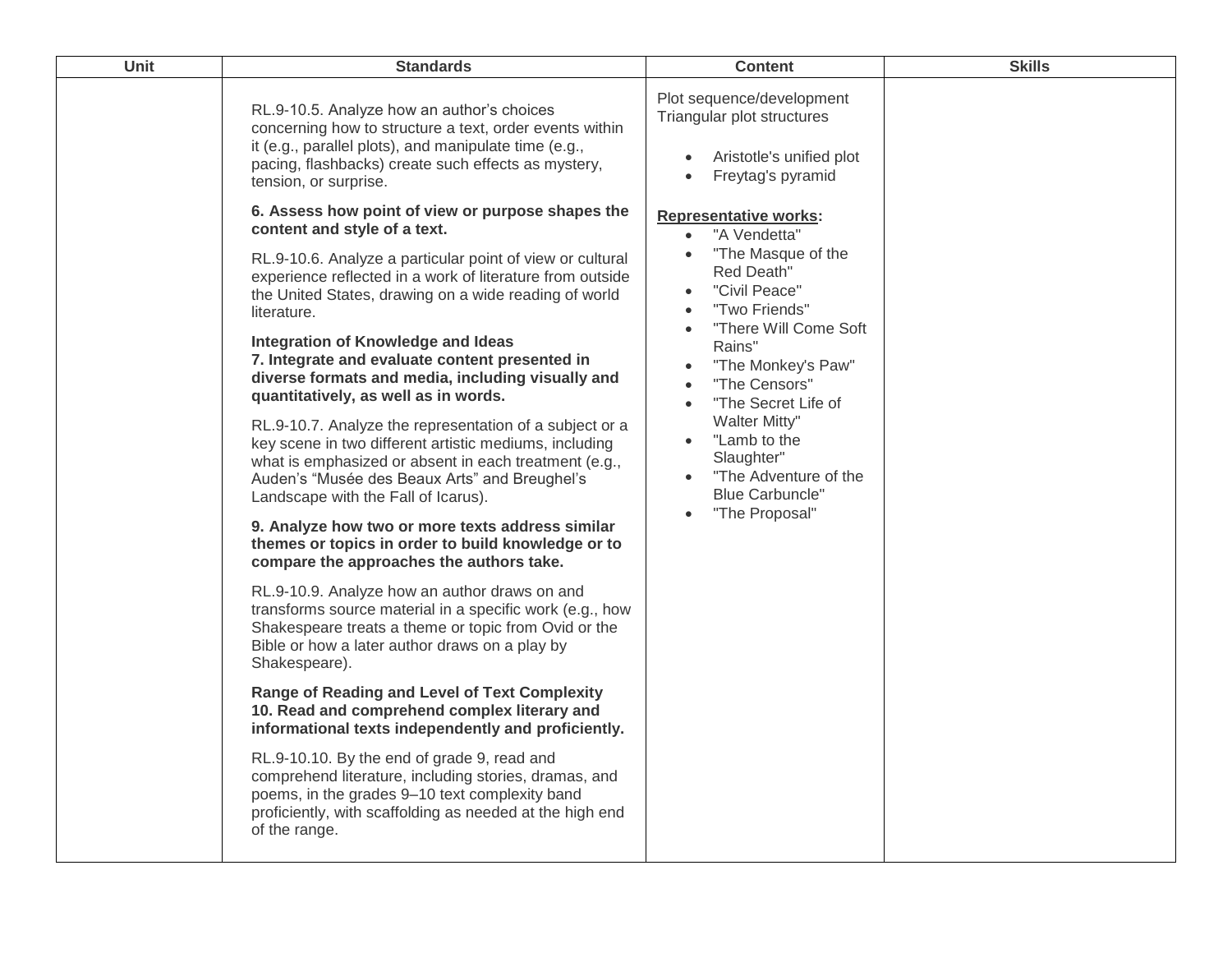| © Copyright 2010. National Governors Association Center<br>for Best Practices and Council of Chief State School<br>Officers. All rights reserved.<br>The students will be able to:<br><b>Novels</b><br>Literary terms and<br><b>CCSS: English Language Arts 6-12</b><br>vocabulary<br><b>CCSS: Grades 9-10</b><br>Theme<br>Determine the theme of a<br><b>Reading: Literature</b><br>Characterization<br>novel and explain how that<br>$\bullet$<br><b>Key Ideas and Details</b><br>Setting<br>determination was made<br>$\bullet$<br>1. Read closely to determine what the text says<br>Protagonist and<br>Analyze a novel in terms of<br>$\bullet$<br>explicitly and to make logical inferences from it;<br>antagonist<br>plot or elements of the plot<br>cite specific textual evidence when writing or<br>Antihero<br>Evaluate the effectiveness of<br>$\bullet$<br>speaking to support conclusions drawn from the<br>Conflict<br>uses of figurative language<br>$\bullet$<br>text.<br>Determine the effectiveness of<br>Point of view<br>$\bullet$<br>an author's use of language in<br>RL.9-10.1. Cite strong and thorough textual evidence to<br>Mood<br>creating tone mood, and style<br>support analysis of what the text says explicitly as well<br>Tone<br>$\bullet$<br>as inferences drawn from the text.<br>Analyze how the point of view<br>Irony<br>$\bullet$<br>affects the reader's<br>Symbol<br>2. Determine central ideas or themes of a text and<br>interpretation of the novel<br>Allegory<br>$\bullet$<br>analyze their development; summarize the key<br>Make inferences based on<br>Oxymoron<br>$\bullet$<br>supporting details and ideas.<br>textual evidence<br>Paradox<br>Identify and explain<br>RL.9-10.2. Determine a theme or central idea of a text<br>$\bullet$<br>Metaphor<br>characterization techniques<br>and analyze in detail its development over the course<br>Simile<br>Analyze the different roles and<br>of the text, including how it emerges and is shaped and<br>Imagery and<br>functions that characters play<br>refined by specific details; provide an objective<br>description | <b>Unit</b> | <b>Standards</b>     | <b>Content</b> | <b>Skills</b> |
|-----------------------------------------------------------------------------------------------------------------------------------------------------------------------------------------------------------------------------------------------------------------------------------------------------------------------------------------------------------------------------------------------------------------------------------------------------------------------------------------------------------------------------------------------------------------------------------------------------------------------------------------------------------------------------------------------------------------------------------------------------------------------------------------------------------------------------------------------------------------------------------------------------------------------------------------------------------------------------------------------------------------------------------------------------------------------------------------------------------------------------------------------------------------------------------------------------------------------------------------------------------------------------------------------------------------------------------------------------------------------------------------------------------------------------------------------------------------------------------------------------------------------------------------------------------------------------------------------------------------------------------------------------------------------------------------------------------------------------------------------------------------------------------------------------------------------------------------------------------------------------------------------------------------------------------------------------------------------------------------------------------------------------------------------------------------------------------------------------------------------------------|-------------|----------------------|----------------|---------------|
|                                                                                                                                                                                                                                                                                                                                                                                                                                                                                                                                                                                                                                                                                                                                                                                                                                                                                                                                                                                                                                                                                                                                                                                                                                                                                                                                                                                                                                                                                                                                                                                                                                                                                                                                                                                                                                                                                                                                                                                                                                                                                                                                   |             |                      |                |               |
| Motif<br>$\bullet$<br>Explain and illustrate how<br>$\bullet$<br>Denotation<br>3. Analyze how and why individuals, events, and<br>connections among motif,<br>Connotation<br>ideas develop and interact over the course of a<br>character traits, character<br><b>Diction</b><br>$\bullet$<br>text.<br>development, and plot<br>Syntax<br>contribute to theme<br>RL.9-10.3. Analyze how complex characters (e.g.,<br><b>Style</b><br>Develop abstract themes<br>those with multiple or conflicting motivations) develop<br>Suspense<br>$\bullet$<br>Analyze the effects of irony<br>over the course of a text, interact with other characters,<br>Personification<br>$\bullet$<br>and explain how irony<br>and advance the plot or develop the theme.<br>Foreshadowing<br>functions effectively in a novel<br>Chronology<br><b>Craft and Structure</b><br>Evaluate the effects of non-<br>Gaps in Time<br>4. Interpret words and phrases as they are used in<br>linear time sequence<br>a text, including determining technical,<br>Flashback<br>connotative, and figurative meanings, and analyze<br>Inference<br>how specific word choices shape meaning or tone.<br>Deus ex machina                                                                                                                                                                                                                                                                                                                                                                                                                                                                                                                                                                                                                                                                                                                                                                                                                                                                                                                                            |             | summary of the text. |                | in a novel    |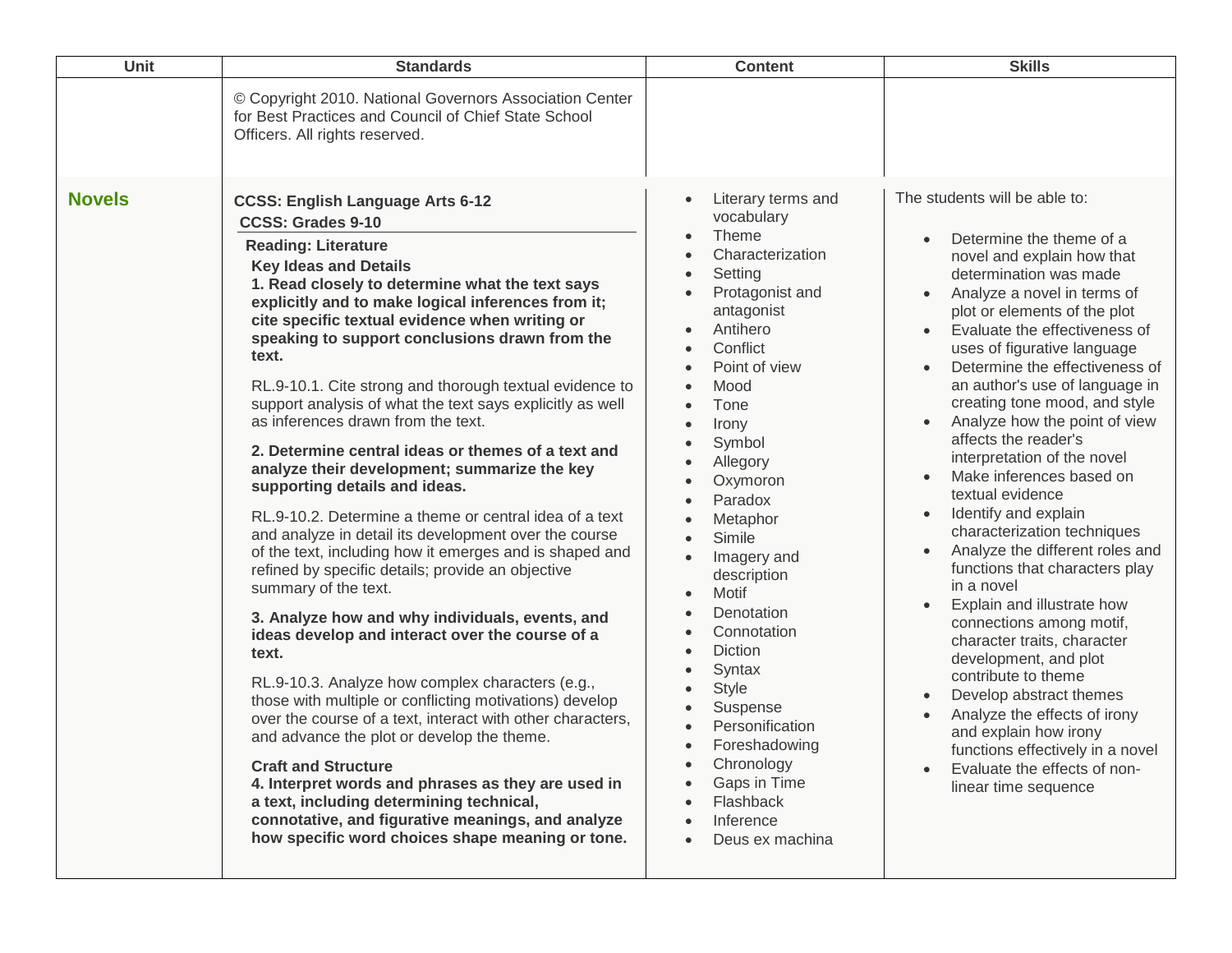| Unit | <b>Standards</b>                                                                                                                                                                                                                                                                                                                                                                                                                                                                                                                                                                                                                                                                                                                                                                                                                                                                                                                                                                                                                                                                                                                                                                                                                                                                                                                                                                                                                                                                                                                                                                                                                                                                                                                                                                                                                                                            | <b>Content</b>                                                                                                                                                                                                                                                                         | <b>Skills</b> |
|------|-----------------------------------------------------------------------------------------------------------------------------------------------------------------------------------------------------------------------------------------------------------------------------------------------------------------------------------------------------------------------------------------------------------------------------------------------------------------------------------------------------------------------------------------------------------------------------------------------------------------------------------------------------------------------------------------------------------------------------------------------------------------------------------------------------------------------------------------------------------------------------------------------------------------------------------------------------------------------------------------------------------------------------------------------------------------------------------------------------------------------------------------------------------------------------------------------------------------------------------------------------------------------------------------------------------------------------------------------------------------------------------------------------------------------------------------------------------------------------------------------------------------------------------------------------------------------------------------------------------------------------------------------------------------------------------------------------------------------------------------------------------------------------------------------------------------------------------------------------------------------------|----------------------------------------------------------------------------------------------------------------------------------------------------------------------------------------------------------------------------------------------------------------------------------------|---------------|
|      | RL.9-10.4. Determine the meaning of words and<br>phrases as they are used in the text, including<br>figurative and connotative meanings; analyze the<br>cumulative impact of specific word choices on meaning<br>and tone (e.g., how the language evokes a sense of<br>time and place; how it sets a formal or informal tone).<br>5. Analyze the structure of texts, including how<br>specific sentences, paragraphs, and larger portions<br>of the text (e.g., a section, chapter, scene, or<br>stanza) relate to each other and the whole.<br>RL.9-10.5. Analyze how an author's choices<br>concerning how to structure a text, order events within<br>it (e.g., parallel plots), and manipulate time (e.g.,<br>pacing, flashbacks) create such effects as mystery,<br>tension, or surprise.<br>6. Assess how point of view or purpose shapes the<br>content and style of a text.<br>RL.9-10.6. Analyze a particular point of view or cultural<br>experience reflected in a work of literature from outside<br>the United States, drawing on a wide reading of world<br>literature.<br>Integration of Knowledge and Ideas<br>7. Integrate and evaluate content presented in<br>diverse formats and media, including visually and<br>quantitatively, as well as in words.<br>RL.9-10.7. Analyze the representation of a subject or a<br>key scene in two different artistic mediums, including<br>what is emphasized or absent in each treatment (e.g.,<br>Auden's "Musée des Beaux Arts" and Breughel's<br>Landscape with the Fall of Icarus).<br>9. Analyze how two or more texts address similar<br>themes or topics in order to build knowledge or to<br>compare the approaches the authors take.<br>RL.9-10.9. Analyze how an author draws on and<br>transforms source material in a specific work (e.g., how<br>Shakespeare treats a theme or topic from Ovid or the | Plot sequence/development<br>Triangular plot structures<br>Aristotle's unified plot<br>Freytag's pyramid<br>$\bullet$<br><b>Representative works:</b><br>A Separate Peace<br>To Kill a Mockingbird<br>Of Mice and Men<br>Frankenstein<br>Lord of the Flies<br><b>Wuthering Heights</b> |               |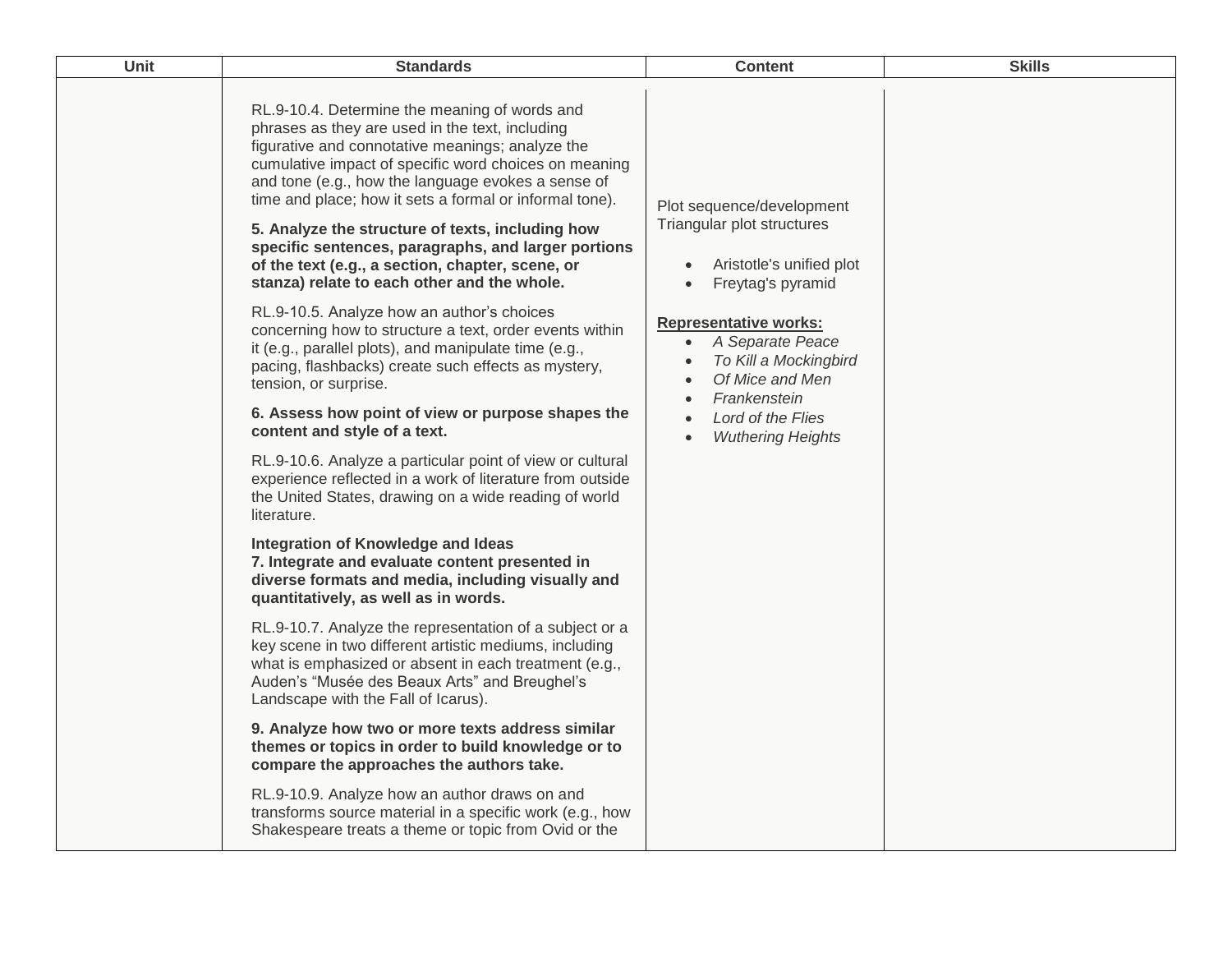| Unit | <b>Standards</b>                                                                                                                                                                                                                                                                          | <b>Content</b> | <b>Skills</b> |
|------|-------------------------------------------------------------------------------------------------------------------------------------------------------------------------------------------------------------------------------------------------------------------------------------------|----------------|---------------|
|      | Bible or how a later author draws on a play by<br>Shakespeare).                                                                                                                                                                                                                           |                |               |
|      | <b>Range of Reading and Level of Text Complexity</b><br>10. Read and comprehend complex literary and<br>informational texts independently and proficiently.                                                                                                                               |                |               |
|      | RL.9-10.10. By the end of grade 9, read and<br>comprehend literature, including stories, dramas, and<br>poems, in the grades 9-10 text complexity band<br>proficiently, with scaffolding as needed at the high end<br>of the range.                                                       |                |               |
|      | <b>Writing</b><br>9. Draw evidence from literary or informational<br>texts to support analysis, reflection, and research.                                                                                                                                                                 |                |               |
|      | W.9-10.9. Draw evidence from literary or informational<br>texts to support analysis, reflection, and research                                                                                                                                                                             |                |               |
|      | <b>Range of Writing</b><br>10. Write routinely over extended time frames (time<br>for research, reflection, and revision) and shorter<br>time frames (a single sitting or a day or two) for a<br>range of tasks, purposes, and audiences.                                                 |                |               |
|      | W.9-10.10. Write routinely over extended time frames<br>(time for research, reflection, and revision) and shorter<br>time frames (a single sitting or a day or two) for a range<br>of tasks, purposes, and audiences.                                                                     |                |               |
|      | <b>Speaking &amp; Listening</b><br><b>Comprehension and Collaboration</b><br>1. Prepare for and participate effectively in a range<br>of conversations and collaborations with diverse<br>partners, building on others' ideas and expressing<br>their own clearly and persuasively.       |                |               |
|      | SL.9-10.1. Initiate and participate effectively in a range<br>of collaborative discussions (one-on-one, in groups,<br>and teacher-led) with diverse partners on grades 9-10<br>topics, texts, and issues, building on others' ideas and<br>expressing their own clearly and persuasively. |                |               |
|      | <b>Presentation of Knowledge and Ideas</b><br>4. Present information, findings, and supporting<br>evidence such that listeners can follow the line of                                                                                                                                     |                |               |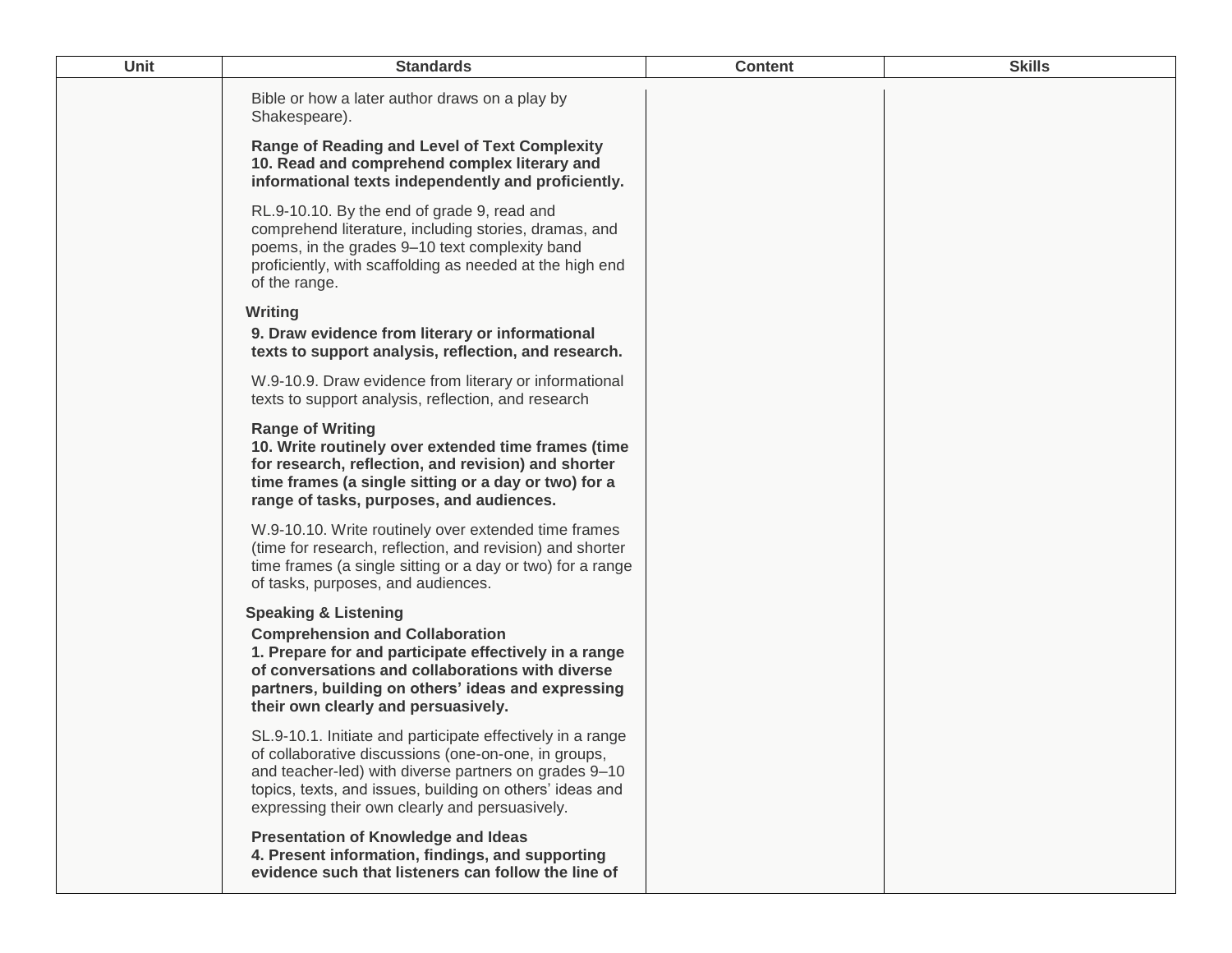| Unit         | <b>Standards</b>                                                                                                                                                                                                                                                                                                                                                                                                                                                                                                                                                                                                                                                                                                                                                                                                                           | <b>Content</b>                                                                                                                                                                                                                                                                      | <b>Skills</b>                                                                                                                                                                                                                                                                                                                                                                                                                                                                                                                                                                  |
|--------------|--------------------------------------------------------------------------------------------------------------------------------------------------------------------------------------------------------------------------------------------------------------------------------------------------------------------------------------------------------------------------------------------------------------------------------------------------------------------------------------------------------------------------------------------------------------------------------------------------------------------------------------------------------------------------------------------------------------------------------------------------------------------------------------------------------------------------------------------|-------------------------------------------------------------------------------------------------------------------------------------------------------------------------------------------------------------------------------------------------------------------------------------|--------------------------------------------------------------------------------------------------------------------------------------------------------------------------------------------------------------------------------------------------------------------------------------------------------------------------------------------------------------------------------------------------------------------------------------------------------------------------------------------------------------------------------------------------------------------------------|
|              | reasoning and the organization, development, and<br>style are appropriate to task, purpose, and<br>audience.<br>SL.9-10.4. Present information, findings, and<br>supporting evidence clearly, concisely, and logically<br>such that listeners can follow the line of reasoning and<br>the organization, development, substance, and style<br>are appropriate to purpose, audience, and task.                                                                                                                                                                                                                                                                                                                                                                                                                                               |                                                                                                                                                                                                                                                                                     |                                                                                                                                                                                                                                                                                                                                                                                                                                                                                                                                                                                |
|              | 6. Adapt speech to a variety of contexts and<br>communicative tasks, demonstrating command of<br>formal English when indicated or appropriate.                                                                                                                                                                                                                                                                                                                                                                                                                                                                                                                                                                                                                                                                                             |                                                                                                                                                                                                                                                                                     |                                                                                                                                                                                                                                                                                                                                                                                                                                                                                                                                                                                |
|              | SL.9-10.6. Adapt speech to a variety of contexts and<br>tasks, demonstrating command of formal English when<br>indicated or appropriate.                                                                                                                                                                                                                                                                                                                                                                                                                                                                                                                                                                                                                                                                                                   |                                                                                                                                                                                                                                                                                     |                                                                                                                                                                                                                                                                                                                                                                                                                                                                                                                                                                                |
|              | © Copyright 2010. National Governors Association Center<br>for Best Practices and Council of Chief State School<br>Officers. All rights reserved.                                                                                                                                                                                                                                                                                                                                                                                                                                                                                                                                                                                                                                                                                          |                                                                                                                                                                                                                                                                                     |                                                                                                                                                                                                                                                                                                                                                                                                                                                                                                                                                                                |
| <b>Drama</b> | <b>CCSS: English Language Arts 6-12</b><br><b>CCSS: Grades 9-10</b><br><b>Reading: Literature</b><br><b>Key Ideas and Details</b><br>1. Read closely to determine what the text says<br>explicitly and to make logical inferences from it;<br>cite specific textual evidence when writing or<br>speaking to support conclusions drawn from the<br>text.<br>RL.9-10.1. Cite strong and thorough textual evidence to<br>support analysis of what the text says explicitly as well<br>as inferences drawn from the text.<br>2. Determine central ideas or themes of a text and<br>analyze their development; summarize the key<br>supporting details and ideas.<br>RL.9-10.2. Determine a theme or central idea of a text<br>and analyze in detail its development over the course<br>of the text, including how it emerges and is shaped and | Literary terms and<br>vocabulary<br><b>Theme</b><br>Characterization<br>Setting<br>Protagonist and<br>antagonist<br>Antihero<br>Conflict<br>Point of view<br>Mood<br>Tone<br>Irony<br>Symbol<br>Allegory<br>Oxymoron<br>Paradox<br>Metaphor<br>Simile<br>Imagery and<br>description | The students will be able to:<br>Determine how the theme of a<br>drama is expressed<br>Analyze a drama in terms of<br>plot or elements of the plot<br>Critique various uses of literal<br>and figurative language<br>Suggest why playwrights<br>employ both poetry and prose<br>in Elizabethan drama<br>Determine the author's use of<br>dialogue and stage direction in<br>creating tone, mood, and style<br>Make inferences based on<br>textual evidence<br>Evaluate the effectiveness of<br>characterization techniques<br>Analyze a playwright's use of<br>the fourth wall |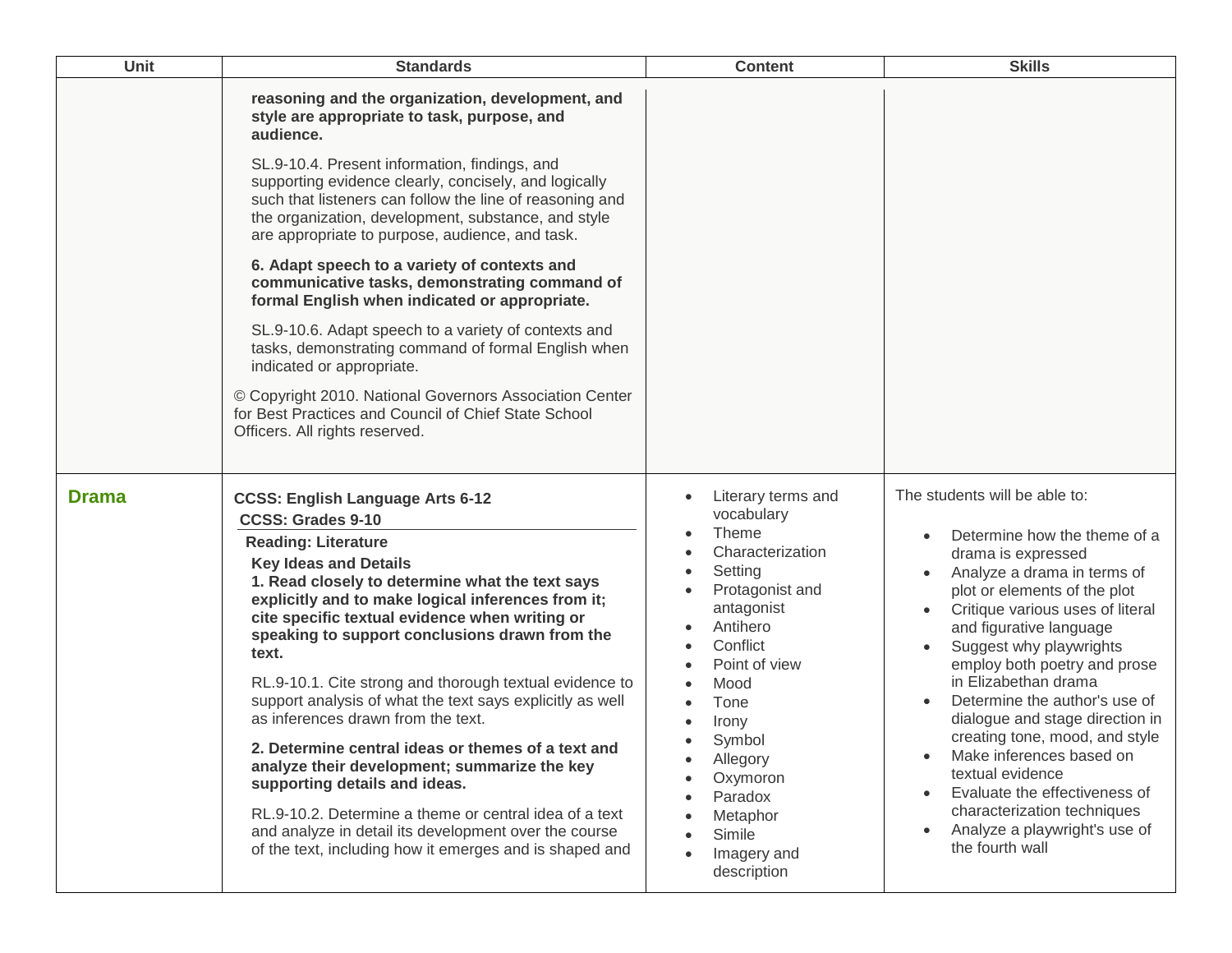| <b>Unit</b><br><b>Standards</b>                                                                                                                                                                                                                                                                                                                                                                                                                                                                                                                                                                                                                                                                                                                                                                                                                                                                                                                                                                                                                                                                                                                                                                                                                                                                                                                                                                                                                                                                                                                                                                                                                                                                                                                                                                                                               | <b>Content</b>                                                                                                                                                                                                                                                                                                                                                                                                                                                                                                                                                                 | <b>Skills</b>                                                                                                                                                                                                                                                                                                                                                                                                                                                                         |
|-----------------------------------------------------------------------------------------------------------------------------------------------------------------------------------------------------------------------------------------------------------------------------------------------------------------------------------------------------------------------------------------------------------------------------------------------------------------------------------------------------------------------------------------------------------------------------------------------------------------------------------------------------------------------------------------------------------------------------------------------------------------------------------------------------------------------------------------------------------------------------------------------------------------------------------------------------------------------------------------------------------------------------------------------------------------------------------------------------------------------------------------------------------------------------------------------------------------------------------------------------------------------------------------------------------------------------------------------------------------------------------------------------------------------------------------------------------------------------------------------------------------------------------------------------------------------------------------------------------------------------------------------------------------------------------------------------------------------------------------------------------------------------------------------------------------------------------------------|--------------------------------------------------------------------------------------------------------------------------------------------------------------------------------------------------------------------------------------------------------------------------------------------------------------------------------------------------------------------------------------------------------------------------------------------------------------------------------------------------------------------------------------------------------------------------------|---------------------------------------------------------------------------------------------------------------------------------------------------------------------------------------------------------------------------------------------------------------------------------------------------------------------------------------------------------------------------------------------------------------------------------------------------------------------------------------|
| refined by specific details; provide an objective<br>summary of the text.<br>3. Analyze how and why individuals, events, and<br>ideas develop and interact over the course of a<br>text.<br>RL.9-10.3. Analyze how complex characters (e.g.,<br>those with multiple or conflicting motivations) develop<br>over the course of a text, interact with other characters,<br>and advance the plot or develop the theme.<br><b>Craft and Structure</b><br>4. Interpret words and phrases as they are used in<br>a text, including determining technical,<br>connotative, and figurative meanings, and analyze<br>how specific word choices shape meaning or tone.<br>RL.9-10.4. Determine the meaning of words and<br>phrases as they are used in the text, including<br>figurative and connotative meanings; analyze the<br>cumulative impact of specific word choices on meaning<br>and tone (e.g., how the language evokes a sense of<br>time and place; how it sets a formal or informal tone).<br>5. Analyze the structure of texts, including how<br>specific sentences, paragraphs, and larger portions<br>of the text (e.g., a section, chapter, scene, or<br>stanza) relate to each other and the whole.<br>RL.9-10.5. Analyze how an author's choices<br>concerning how to structure a text, order events within<br>it (e.g., parallel plots), and manipulate time (e.g.,<br>pacing, flashbacks) create such effects as mystery,<br>tension, or surprise.<br>6. Assess how point of view or purpose shapes the<br>content and style of a text.<br>RL.9-10.6. Analyze a particular point of view or cultural<br>experience reflected in a work of literature from outside<br>the United States, drawing on a wide reading of world<br>literature.<br>Integration of Knowledge and Ideas<br>7. Integrate and evaluate content presented in | Motif<br>Denotation<br>Connotation<br>Diction<br>Syntax<br><b>Style</b><br>Personification<br>Foreshadowing<br>Flashback<br>Inference<br>Meter<br>Prose<br>Monologue<br>Soliloquy<br>Aside<br>Dialogue<br>Stage direction<br>Elements of<br>$\bullet$<br>Elizabethan tragedy<br>and comedy<br>Elizabethan stagecraft<br>$\bullet$<br>Plot sequence/development<br>Triangular plot<br>$\bullet$<br>structures<br>Aristotle's unified plot<br>Freytag's pyramid<br><b>Representative works:</b><br>Antigone<br>Julius Caesar<br>The Merchant of<br>Venice<br>Hamlet<br>$\bullet$ | Analyze the different roles and<br>functions that characters play<br>in a drama<br>Evaluate the effects of<br>$\bullet$<br>dialogue on conflict and plot<br>development<br>Explain and illustrate how<br>connections among motif,<br>character traits, character<br>development, and plot suggest<br>story-level themes<br>Develop abstract themes from<br>story-level themes<br>Analyze the effects of irony<br>$\bullet$<br>and explain how irony<br>functions effectively in drama |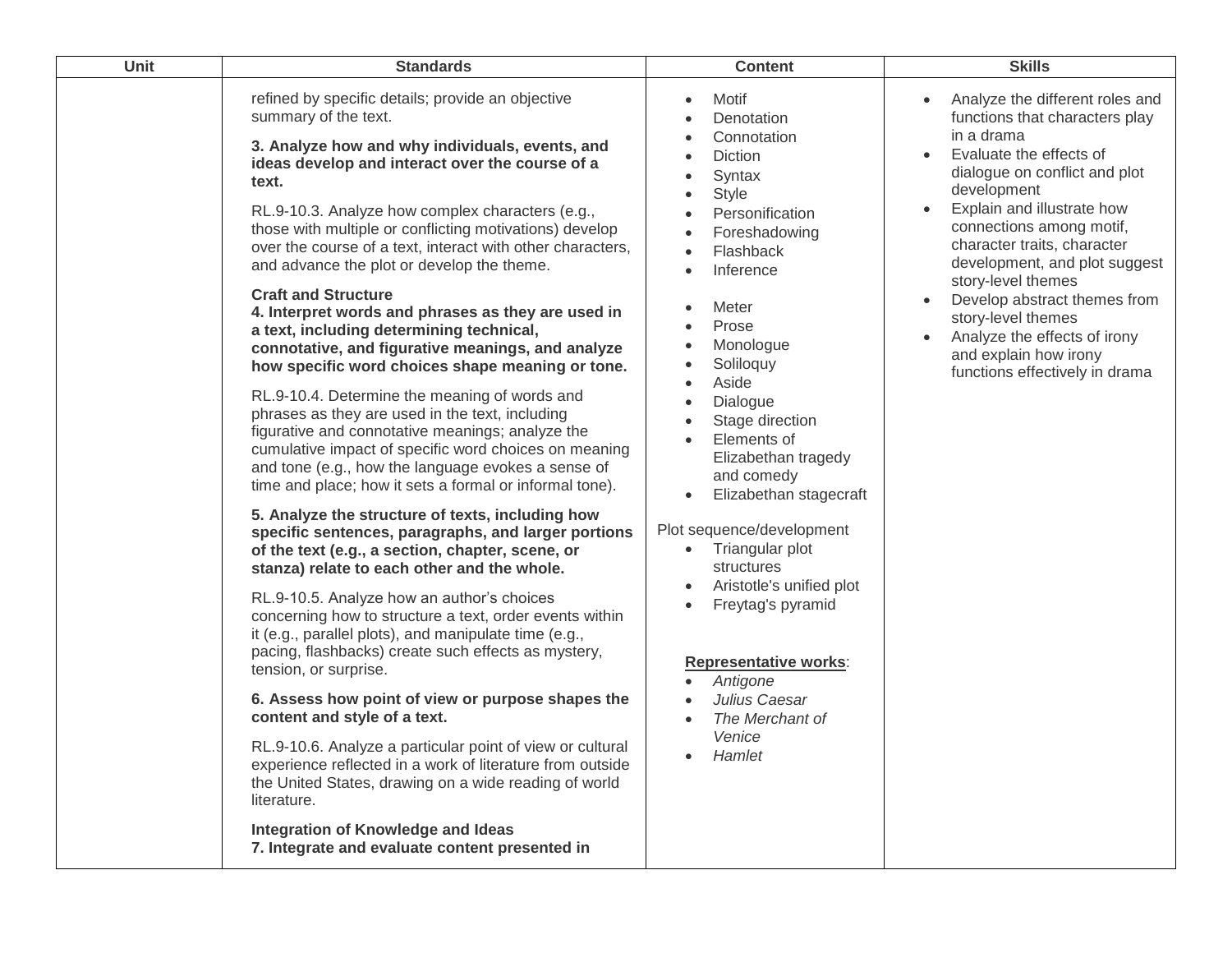| Unit          | <b>Standards</b>                                                                                                                                                                                                                                                                                                                                                                                                                                                                                                                                                                                                                                                                                                                                                                                                                           | <b>Content</b>                                                                                                                                                                                                             | <b>Skills</b>                                                                                                                                                                                                                                                                                                                                                                                                        |
|---------------|--------------------------------------------------------------------------------------------------------------------------------------------------------------------------------------------------------------------------------------------------------------------------------------------------------------------------------------------------------------------------------------------------------------------------------------------------------------------------------------------------------------------------------------------------------------------------------------------------------------------------------------------------------------------------------------------------------------------------------------------------------------------------------------------------------------------------------------------|----------------------------------------------------------------------------------------------------------------------------------------------------------------------------------------------------------------------------|----------------------------------------------------------------------------------------------------------------------------------------------------------------------------------------------------------------------------------------------------------------------------------------------------------------------------------------------------------------------------------------------------------------------|
|               | diverse formats and media, including visually and<br>quantitatively, as well as in words.<br>RL.9-10.7. Analyze the representation of a subject or a<br>key scene in two different artistic mediums, including<br>what is emphasized or absent in each treatment (e.g.,<br>Auden's "Musée des Beaux Arts" and Breughel's<br>Landscape with the Fall of Icarus).                                                                                                                                                                                                                                                                                                                                                                                                                                                                            |                                                                                                                                                                                                                            |                                                                                                                                                                                                                                                                                                                                                                                                                      |
|               | 9. Analyze how two or more texts address similar<br>themes or topics in order to build knowledge or to<br>compare the approaches the authors take.                                                                                                                                                                                                                                                                                                                                                                                                                                                                                                                                                                                                                                                                                         |                                                                                                                                                                                                                            |                                                                                                                                                                                                                                                                                                                                                                                                                      |
|               | RL.9-10.9. Analyze how an author draws on and<br>transforms source material in a specific work (e.g., how<br>Shakespeare treats a theme or topic from Ovid or the<br>Bible or how a later author draws on a play by<br>Shakespeare).                                                                                                                                                                                                                                                                                                                                                                                                                                                                                                                                                                                                       |                                                                                                                                                                                                                            |                                                                                                                                                                                                                                                                                                                                                                                                                      |
|               | © Copyright 2010. National Governors Association Center<br>for Best Practices and Council of Chief State School<br>Officers. All rights reserved.                                                                                                                                                                                                                                                                                                                                                                                                                                                                                                                                                                                                                                                                                          |                                                                                                                                                                                                                            |                                                                                                                                                                                                                                                                                                                                                                                                                      |
| <b>Poetry</b> | <b>CCSS: English Language Arts 6-12</b><br><b>CCSS: Grades 9-10</b><br><b>Reading: Literature</b><br><b>Key Ideas and Details</b><br>1. Read closely to determine what the text says<br>explicitly and to make logical inferences from it;<br>cite specific textual evidence when writing or<br>speaking to support conclusions drawn from the<br>text.<br>RL.9-10.1. Cite strong and thorough textual evidence to<br>support analysis of what the text says explicitly as well<br>as inferences drawn from the text.<br>2. Determine central ideas or themes of a text and<br>analyze their development; summarize the key<br>supporting details and ideas.<br>RL.9-10.2. Determine a theme or central idea of a text<br>and analyze in detail its development over the course<br>of the text, including how it emerges and is shaped and | Literary terms and<br>vocabulary<br>Ode<br><b>Ballad</b><br>Lyric<br>Epic<br><b>Narrative</b><br>Sonnet<br>Haiku<br>Free verse<br>Elegy<br>Imagery<br>Sound devices<br>Figurative language<br><b>Rhyme Scheme</b><br>Meter | The students will be able to:<br>Interpret elements, forms, and<br>sound to derive meaning from<br>poetry<br>Interpret figurative language<br>and imagery to deepen<br>comprehension<br>Activate relevant prior<br>knowledge and experiences to<br>extend meaning<br>Critique positive and negative<br>implications of language<br>Explain the meaning and<br>effects of literary devices and<br>figurative language |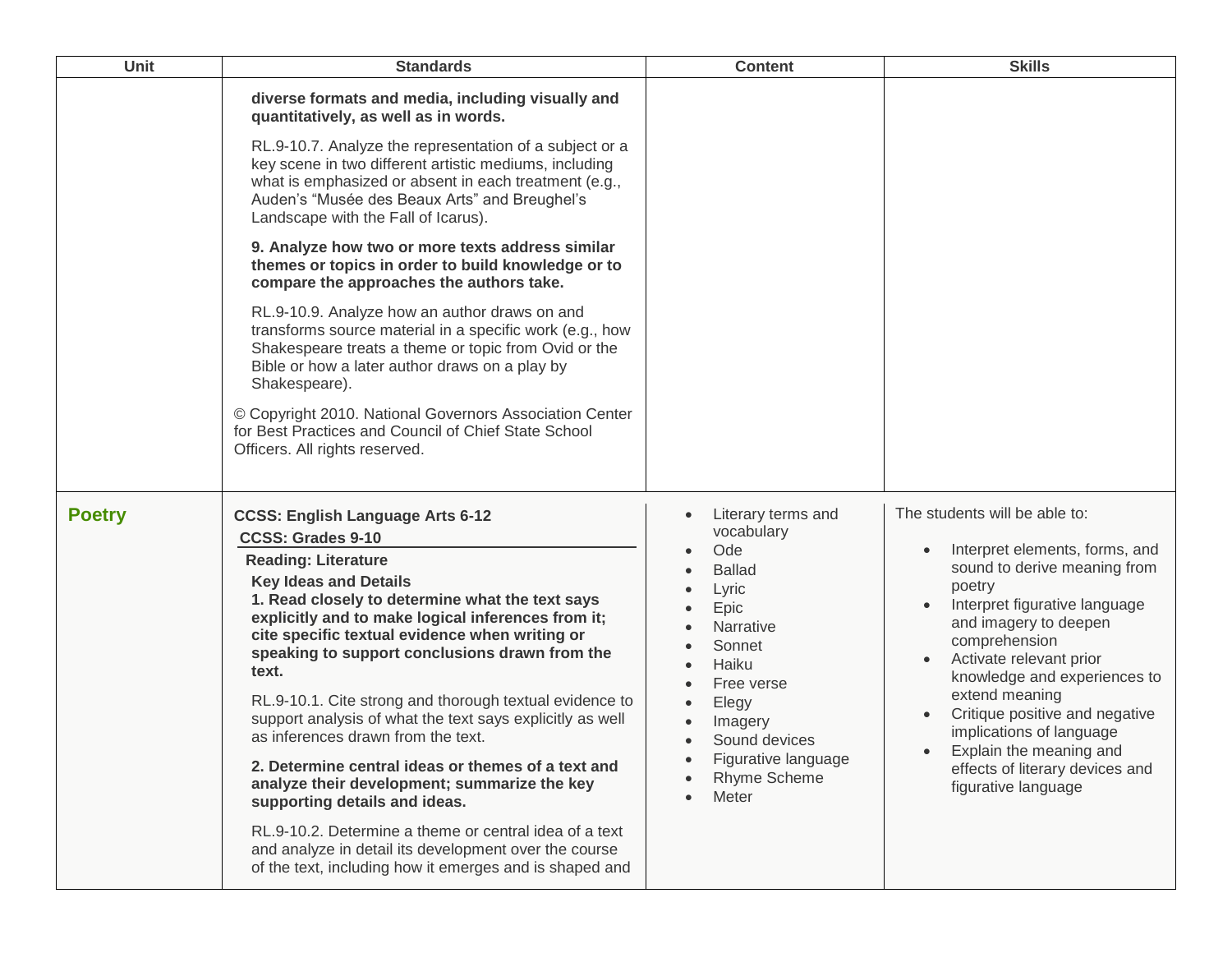| Unit | <b>Standards</b>                                                                                                                                                                                                                                                                                                                                                                                                                                                                                                                                                                                                                                                                                                                                                                                                                                                                                                                                                                                                                                                                                                                                                                                                                                                                                                                                                                                                                                                                                                                                                                                                                                                                                                                                                                                                                                                       | <b>Content</b>                                                                                                                                                                                                                                                                                                                                                                                                                                                                                                  | <b>Skills</b> |
|------|------------------------------------------------------------------------------------------------------------------------------------------------------------------------------------------------------------------------------------------------------------------------------------------------------------------------------------------------------------------------------------------------------------------------------------------------------------------------------------------------------------------------------------------------------------------------------------------------------------------------------------------------------------------------------------------------------------------------------------------------------------------------------------------------------------------------------------------------------------------------------------------------------------------------------------------------------------------------------------------------------------------------------------------------------------------------------------------------------------------------------------------------------------------------------------------------------------------------------------------------------------------------------------------------------------------------------------------------------------------------------------------------------------------------------------------------------------------------------------------------------------------------------------------------------------------------------------------------------------------------------------------------------------------------------------------------------------------------------------------------------------------------------------------------------------------------------------------------------------------------|-----------------------------------------------------------------------------------------------------------------------------------------------------------------------------------------------------------------------------------------------------------------------------------------------------------------------------------------------------------------------------------------------------------------------------------------------------------------------------------------------------------------|---------------|
|      | refined by specific details; provide an objective<br>summary of the text.<br><b>Craft and Structure</b><br>4. Interpret words and phrases as they are used in<br>a text, including determining technical,<br>connotative, and figurative meanings, and analyze<br>how specific word choices shape meaning or tone.<br>RL.9-10.4. Determine the meaning of words and<br>phrases as they are used in the text, including<br>figurative and connotative meanings; analyze the<br>cumulative impact of specific word choices on meaning<br>and tone (e.g., how the language evokes a sense of<br>time and place; how it sets a formal or informal tone).<br>5. Analyze the structure of texts, including how<br>specific sentences, paragraphs, and larger portions<br>of the text (e.g., a section, chapter, scene, or<br>stanza) relate to each other and the whole.<br>RL.9-10.5. Analyze how an author's choices<br>concerning how to structure a text, order events within<br>it (e.g., parallel plots), and manipulate time (e.g.,<br>pacing, flashbacks) create such effects as mystery,<br>tension, or surprise.<br>Integration of Knowledge and Ideas<br>7. Integrate and evaluate content presented in<br>diverse formats and media, including visually and<br>quantitatively, as well as in words.<br>RL.9-10.7. Analyze the representation of a subject or a<br>key scene in two different artistic mediums, including<br>what is emphasized or absent in each treatment (e.g.,<br>Auden's "Musée des Beaux Arts" and Breughel's<br>Landscape with the Fall of Icarus).<br><b>Speaking &amp; Listening</b><br><b>Comprehension and Collaboration</b><br>1. Prepare for and participate effectively in a range<br>of conversations and collaborations with diverse<br>partners, building on others' ideas and expressing<br>their own clearly and persuasively. | <b>Suggested poems</b><br>Frost, "Stopping by the<br>$\bullet$<br>Woods on a Snowy<br>Evening"<br>Whitman. "When I<br>Heard the Learned<br>Astronomer"<br>Williams. "The Red<br>Wheelbarrow"<br>Emerson. "Music"<br>$\bullet$<br>St. Vincent Millay,<br>$\bullet$<br>"Conscientious<br>Objector"<br>Thomas. "Do Not Go<br>Gentle into That Good<br>Night"<br>cummings. "Thank you<br>God for the most<br>amazing"<br>Shakespeare. Sonnet<br>18<br>Robinson. "Richard<br>Cory"<br>Dao. "All"<br>Ting. "Also All" |               |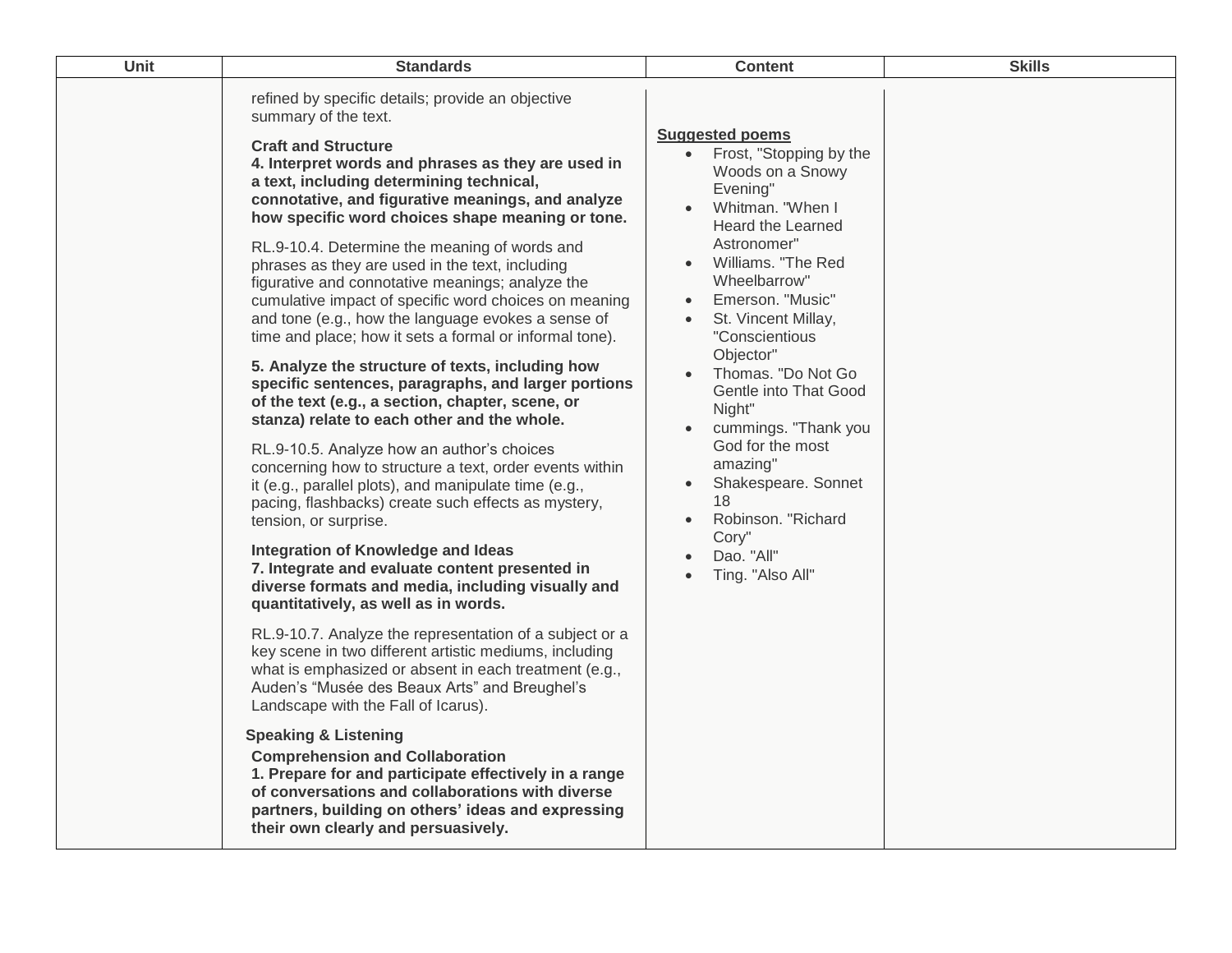| <b>Unit</b> | <b>Standards</b>                                                                                                                                                                                                                                                                          | <b>Content</b> | <b>Skills</b> |
|-------------|-------------------------------------------------------------------------------------------------------------------------------------------------------------------------------------------------------------------------------------------------------------------------------------------|----------------|---------------|
|             | SL.9-10.1. Initiate and participate effectively in a range<br>of collaborative discussions (one-on-one, in groups,<br>and teacher-led) with diverse partners on grades 9-10<br>topics, texts, and issues, building on others' ideas and<br>expressing their own clearly and persuasively. |                |               |
|             | SL.9-10.1a. Come to discussions prepared, having<br>read and researched material under study; explicitly<br>draw on that preparation by referring to evidence from<br>texts and other research on the topic or issue to<br>stimulate a thoughtful, well-reasoned exchange of<br>ideas.    |                |               |
|             | SL.9-10.1c. Propel conversations by posing and<br>responding to questions that relate the current<br>discussion to broader themes or larger ideas; actively<br>incorporate others into the discussion; and clarify,<br>verify, or challenge ideas and conclusions.                        |                |               |
|             | <b>Presentation of Knowledge and Ideas</b><br>4. Present information, findings, and supporting<br>evidence such that listeners can follow the line of<br>reasoning and the organization, development, and<br>style are appropriate to task, purpose, and<br>audience.                     |                |               |
|             | SL.9-10.4. Present information, findings, and<br>supporting evidence clearly, concisely, and logically<br>such that listeners can follow the line of reasoning and<br>the organization, development, substance, and style<br>are appropriate to purpose, audience, and task.              |                |               |
|             | 5. Make strategic use of digital media and visual<br>displays of data to express information and<br>enhance understanding of presentations.                                                                                                                                               |                |               |
|             | SL.9-10.5. Make strategic use of digital media (e.g.,<br>textual, graphical, audio, visual, and interactive<br>elements) in presentations to enhance understanding<br>of findings, reasoning, and evidence and to add<br>interest.                                                        |                |               |
|             | 6. Adapt speech to a variety of contexts and<br>communicative tasks, demonstrating command of<br>formal English when indicated or appropriate.                                                                                                                                            |                |               |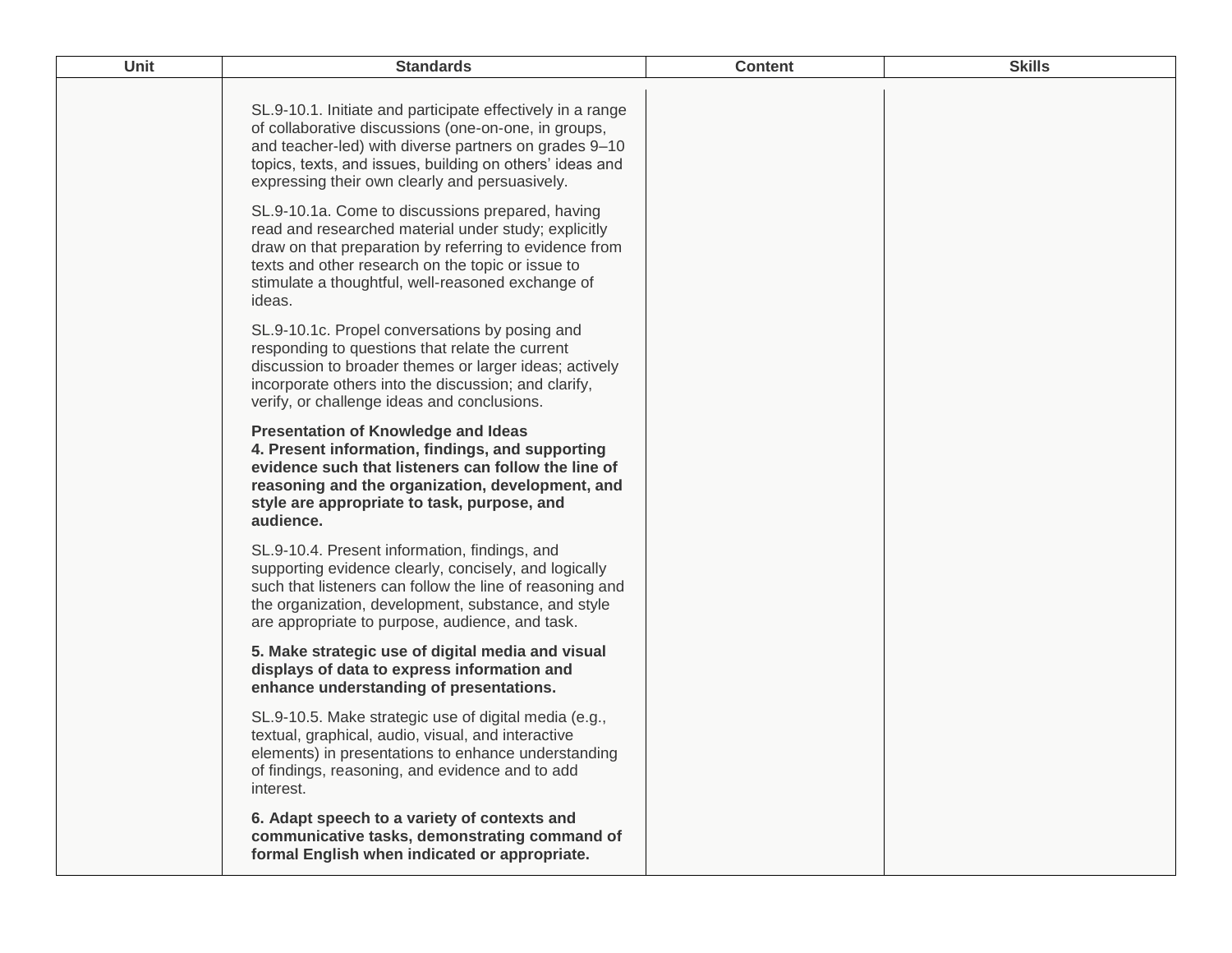| Unit            | <b>Standards</b>                                                                                                                                                                                                                                                                                                                                                                                                                                                                                                                                                                                                                                                                                                                                                                                                                                                                                                                                                                                                                                                                                                                                                                                                                                                         | <b>Content</b>                                                                                                                                                                                                                                                                                                                                                                                                                                     | <b>Skills</b>                                                                                                                                                                                                                                                                                                                                                                                                                                                                                                                                                                                                                                                                                                                                                                                                                                                                                                                         |
|-----------------|--------------------------------------------------------------------------------------------------------------------------------------------------------------------------------------------------------------------------------------------------------------------------------------------------------------------------------------------------------------------------------------------------------------------------------------------------------------------------------------------------------------------------------------------------------------------------------------------------------------------------------------------------------------------------------------------------------------------------------------------------------------------------------------------------------------------------------------------------------------------------------------------------------------------------------------------------------------------------------------------------------------------------------------------------------------------------------------------------------------------------------------------------------------------------------------------------------------------------------------------------------------------------|----------------------------------------------------------------------------------------------------------------------------------------------------------------------------------------------------------------------------------------------------------------------------------------------------------------------------------------------------------------------------------------------------------------------------------------------------|---------------------------------------------------------------------------------------------------------------------------------------------------------------------------------------------------------------------------------------------------------------------------------------------------------------------------------------------------------------------------------------------------------------------------------------------------------------------------------------------------------------------------------------------------------------------------------------------------------------------------------------------------------------------------------------------------------------------------------------------------------------------------------------------------------------------------------------------------------------------------------------------------------------------------------------|
|                 | SL.9-10.6. Adapt speech to a variety of contexts and<br>tasks, demonstrating command of formal English when<br>indicated or appropriate.<br>© Copyright 2010. National Governors Association Center<br>for Best Practices and Council of Chief State School<br>Officers. All rights reserved.                                                                                                                                                                                                                                                                                                                                                                                                                                                                                                                                                                                                                                                                                                                                                                                                                                                                                                                                                                            |                                                                                                                                                                                                                                                                                                                                                                                                                                                    |                                                                                                                                                                                                                                                                                                                                                                                                                                                                                                                                                                                                                                                                                                                                                                                                                                                                                                                                       |
| <b>Speeches</b> | <b>CCSS: English Language Arts 6-12</b><br><b>CCSS: Grades 9-10</b><br><b>Reading: Informational Text</b><br><b>Key Ideas and Details</b><br>1. Read closely to determine what the text says<br>explicitly and to make logical inferences from it;<br>cite specific textual evidence when writing or<br>speaking to support conclusions drawn from the<br>text.<br>RI.9-10.1. Cite strong and thorough textual evidence to<br>support analysis of what the text says explicitly as well<br>as inferences drawn from the text.<br>2. Determine central ideas or themes of a text and<br>analyze their development; summarize the key<br>supporting details and ideas.<br>RI.9-10.2. Determine a central idea of a text and<br>analyze its development over the course of the text,<br>including how it emerges and is shaped and refined by<br>specific details; provide an objective summary of the<br>text.<br>3. Analyze how and why individuals, events, and<br>ideas develop and interact over the course of a<br>text.<br>RI.9-10.3. Analyze how the author unfolds an analysis<br>or series of ideas or events, including the order in<br>which the points are made, how they are introduced<br>and developed, and the connections that are drawn<br>between them. | Literary terms and<br>vocabulary<br>Speaker<br>Occasion<br>Audience<br>Purpose<br>Subject<br>Tone<br>SOAPSTone approach<br>Language<br>Central idea<br>Organizational pattern<br>Argument<br>Claims<br>Evidence<br>Reasoning<br>Introduction<br>Conclusion<br>Ethos<br>Logos<br>Pathos<br>Fact<br>Opinion<br>Validity<br>Figurative language<br>Metaphor<br>Repetition<br><b>Balanced sentences</b><br>Allusion<br>Imagery<br>Methods<br>Inference | The students will be able to:<br>Identify and analyze the<br>speaker, occasion, audience,<br>purpose, subject, and tone of<br>a speech<br>Judge the effectiveness of an<br>argument based on its claims<br>Differentiate between fact and<br>$\bullet$<br>opinion<br>Evaluate the validity of specific<br>opinions<br>Assess the development of<br>the central idea of a speech<br>Examine the stylistic devices<br>employed by various speakers<br>Evaluate the effectiveness of<br>organizational plans of<br>speeches<br>Analyze explicit and implicit<br>references to elements of the<br>social, cultural, and historical<br>context<br>Use understanding of text to to<br>extend and elaborate the<br>meaning of text<br>Critique how language<br>represents and constructs how<br>readers perceive events,<br>people, groups, and ideas<br>Explain how a speaker<br>employs appeals to ethos,<br>pathos, and logos in a speech |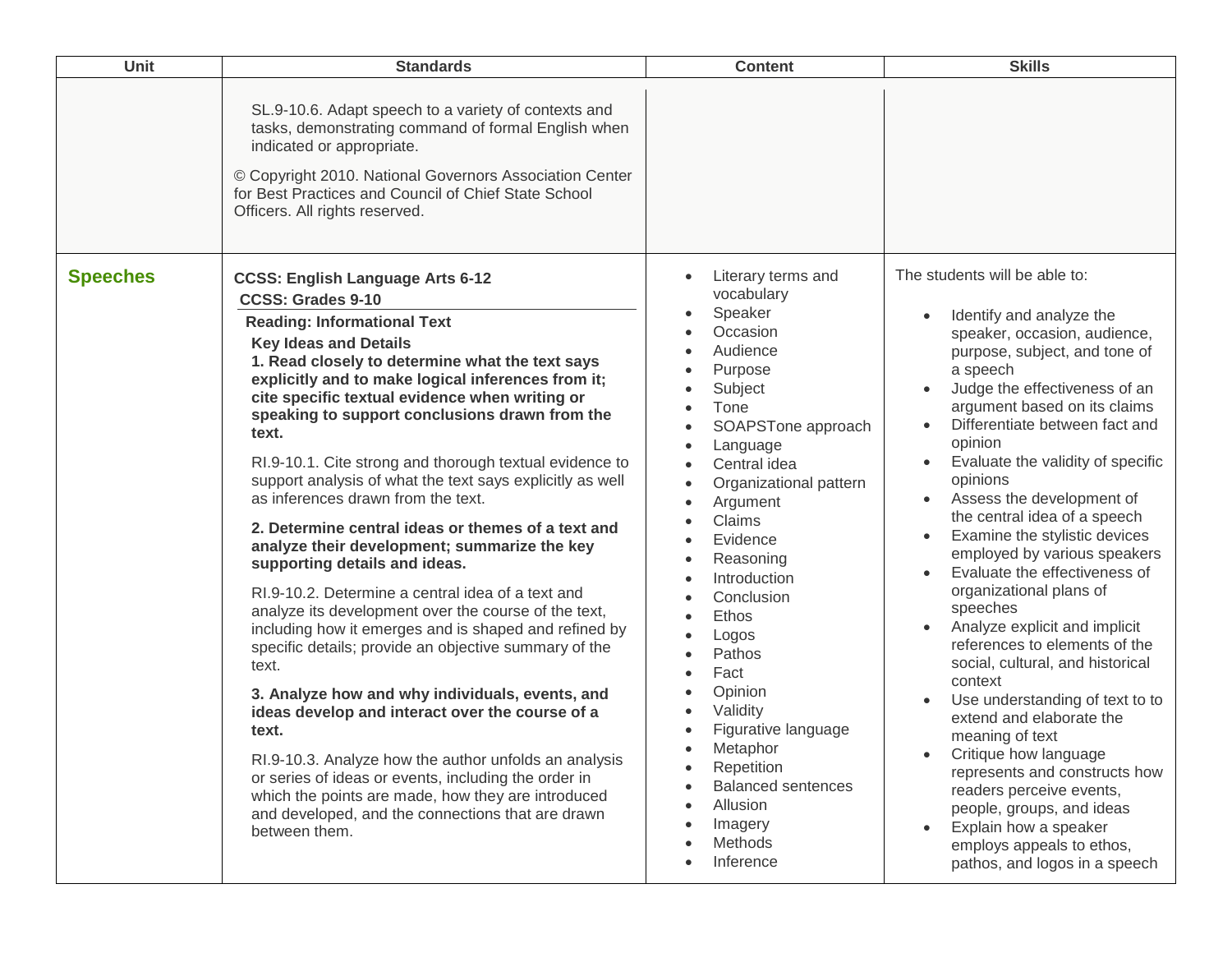| Unit | <b>Standards</b>                                                                                                                                                                                                                                                                                                     | <b>Content</b>                                                                       | <b>Skills</b>                                                                                          |
|------|----------------------------------------------------------------------------------------------------------------------------------------------------------------------------------------------------------------------------------------------------------------------------------------------------------------------|--------------------------------------------------------------------------------------|--------------------------------------------------------------------------------------------------------|
|      | <b>Craft and Structure</b><br>4. Interpret words and phrases as they are used in<br>a text, including determining technical,<br>connotative, and figurative meanings, and analyze<br>how specific word choices shape meaning or tone.                                                                                | Stylistic devices<br><b>Representative works:</b><br>"Keep Memory Alive"<br>(Wiesel) | Assess how a speaker's<br>specific word choices and<br>sentence structures achieve<br>specific effects |
|      | RI.9-10.4. Determine the meaning of words and<br>phrases as they are used in a text, including figurative,<br>connotative, and technical meanings; analyze the<br>cumulative impact of specific word choices on meaning<br>and tone (e.g., how the language of a court opinion<br>differs from that of a newspaper). | "Nobel Acceptance<br>Speech"<br>(Solzhenitsyn)                                       |                                                                                                        |
|      | Integration of Knowledge and Ideas<br>7. Integrate and evaluate content presented in<br>diverse formats and media, including visually and<br>quantitatively, as well as in words.                                                                                                                                    |                                                                                      |                                                                                                        |
|      | RI.9-10.7. Analyze various accounts of a subject told in<br>different mediums (e.g., a person's life story in both<br>print and multimedia), determining which details are<br>emphasized in each account.                                                                                                            |                                                                                      |                                                                                                        |
|      | 8. Delineate and evaluate the argument and specific<br>claims in a text, including the validity of the<br>reasoning as well as the relevance and sufficiency<br>of the evidence.<br>(Not applicable to literature)                                                                                                   |                                                                                      |                                                                                                        |
|      | RI.9-10.8. Delineate and evaluate the argument and<br>specific claims in a text, assessing whether the<br>reasoning is valid and the evidence is relevant and<br>sufficient; identify false statements and fallacious<br>reasoning.                                                                                  |                                                                                      |                                                                                                        |
|      | 9. Analyze how two or more texts address similar<br>themes or topics in order to build knowledge or to<br>compare the approaches the authors take.                                                                                                                                                                   |                                                                                      |                                                                                                        |
|      | RI.9-10.9. Analyze seminal U.S. documents of<br>historical and literary significance (e.g., Washington's<br>Farewell Address, the Gettysburg Address, Roosevelt's<br>Four Freedoms speech, King's "Letter from<br>Birmingham Jail"), including how they address related<br>themes and concepts.                      |                                                                                      |                                                                                                        |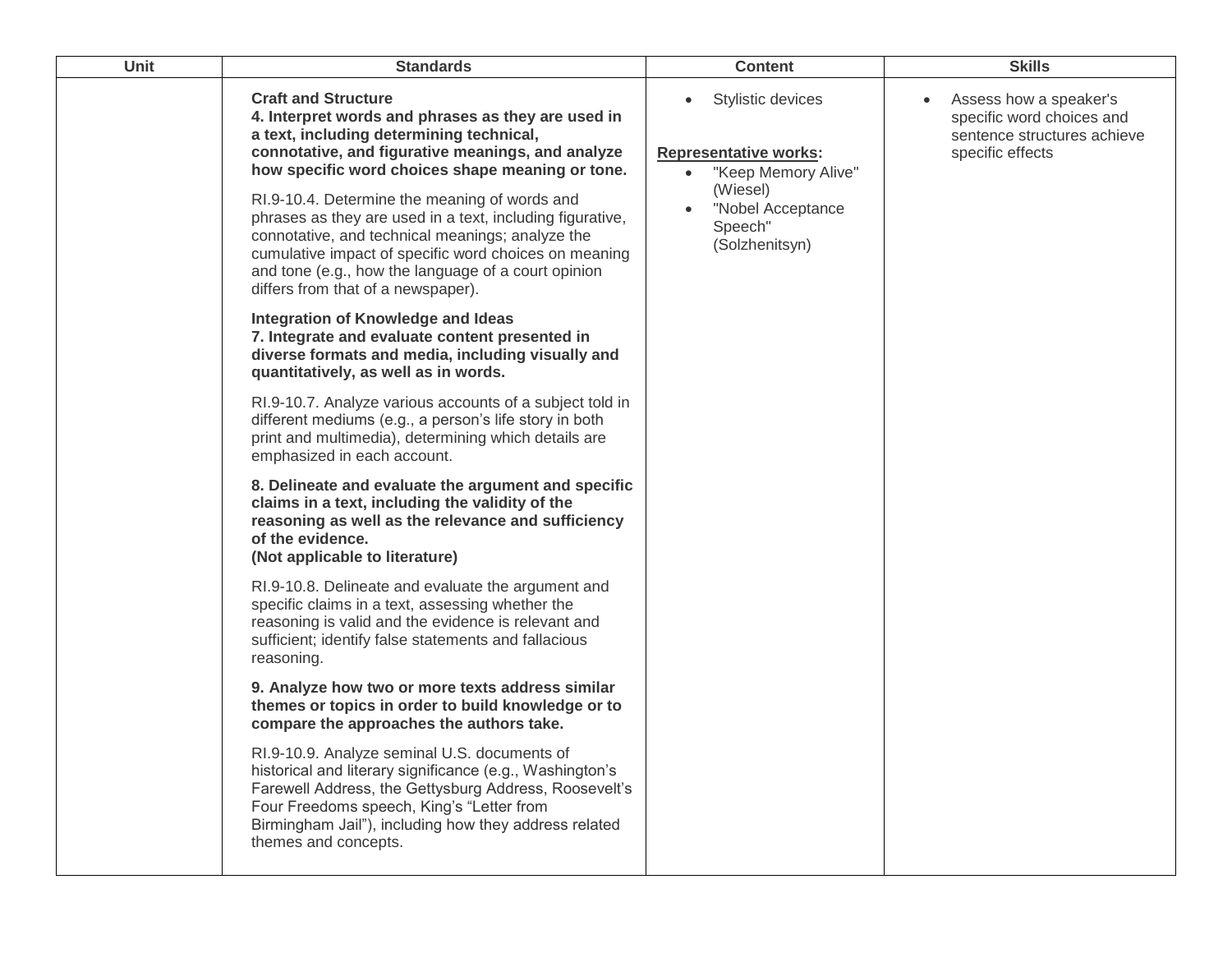| Unit                                                           | <b>Standards</b>                                                                                                                                                                                                                                                                                                                                                                                                                                                                                                                                                                                                                                                                                                                                                                                                                                                                                                                                                                                                                                                                                                                                                                                                                                                                                                                                                                                                                                                                                                  | <b>Content</b>                                                                                                                                                                                                                                                                                                                                                                                                                                                                                                                                                                                                                                                                                                                                                                                                                                              | <b>Skills</b>                                                                                                                                                                                                                                                                                                                                                                                                                                                                                                                                                                                                                                                                                                                                                            |
|----------------------------------------------------------------|-------------------------------------------------------------------------------------------------------------------------------------------------------------------------------------------------------------------------------------------------------------------------------------------------------------------------------------------------------------------------------------------------------------------------------------------------------------------------------------------------------------------------------------------------------------------------------------------------------------------------------------------------------------------------------------------------------------------------------------------------------------------------------------------------------------------------------------------------------------------------------------------------------------------------------------------------------------------------------------------------------------------------------------------------------------------------------------------------------------------------------------------------------------------------------------------------------------------------------------------------------------------------------------------------------------------------------------------------------------------------------------------------------------------------------------------------------------------------------------------------------------------|-------------------------------------------------------------------------------------------------------------------------------------------------------------------------------------------------------------------------------------------------------------------------------------------------------------------------------------------------------------------------------------------------------------------------------------------------------------------------------------------------------------------------------------------------------------------------------------------------------------------------------------------------------------------------------------------------------------------------------------------------------------------------------------------------------------------------------------------------------------|--------------------------------------------------------------------------------------------------------------------------------------------------------------------------------------------------------------------------------------------------------------------------------------------------------------------------------------------------------------------------------------------------------------------------------------------------------------------------------------------------------------------------------------------------------------------------------------------------------------------------------------------------------------------------------------------------------------------------------------------------------------------------|
|                                                                | © Copyright 2010. National Governors Association Center<br>for Best Practices and Council of Chief State School<br>Officers. All rights reserved.                                                                                                                                                                                                                                                                                                                                                                                                                                                                                                                                                                                                                                                                                                                                                                                                                                                                                                                                                                                                                                                                                                                                                                                                                                                                                                                                                                 |                                                                                                                                                                                                                                                                                                                                                                                                                                                                                                                                                                                                                                                                                                                                                                                                                                                             |                                                                                                                                                                                                                                                                                                                                                                                                                                                                                                                                                                                                                                                                                                                                                                          |
| <b>Informational</b><br><b>Literary Non-</b><br><b>Fiction</b> | <b>CCSS: English Language Arts 6-12</b><br><b>CCSS: Grades 9-10</b><br><b>Reading: Informational Text</b><br><b>Key Ideas and Details</b><br>1. Read closely to determine what the text says<br>explicitly and to make logical inferences from it;<br>cite specific textual evidence when writing or<br>speaking to support conclusions drawn from the<br>text.<br>RI.9-10.1. Cite strong and thorough textual evidence to<br>support analysis of what the text says explicitly as well<br>as inferences drawn from the text.<br>2. Determine central ideas or themes of a text and<br>analyze their development; summarize the key<br>supporting details and ideas.<br>RI.9-10.2. Determine a central idea of a text and<br>analyze its development over the course of the text,<br>including how it emerges and is shaped and refined by<br>specific details; provide an objective summary of the<br>text.<br>3. Analyze how and why individuals, events, and<br>ideas develop and interact over the course of a<br>text.<br>RI.9-10.3. Analyze how the author unfolds an analysis<br>or series of ideas or events, including the order in<br>which the points are made, how they are introduced<br>and developed, and the connections that are drawn<br>between them.<br><b>Craft and Structure</b><br>4. Interpret words and phrases as they are used in<br>a text, including determining technical,<br>connotative, and figurative meanings, and analyze<br>how specific word choices shape meaning or tone. | Central idea<br>$\bullet$<br>Purpose<br>$\bullet$<br>Organizational pattern<br>$\bullet$<br>Evidence<br>$\bullet$<br>Criteria for evaluation<br>of evidence<br>Inference<br>$\bullet$<br>Forms of reasoning<br>$\bullet$<br>Context<br>$\bullet$<br>Source<br>Point of view<br>Fact<br>$\bullet$<br>Opinion<br>$\bullet$<br>Validity<br>$\bullet$<br>Fallacy<br>$\bullet$<br>News reports<br>$\bullet$<br><b>Editorials</b><br>$\bullet$<br><b>Representative works:</b><br>"The Uprooting of a<br>$\bullet$<br>Japanese-American<br>Family" from Desert<br>Exile<br>"Everest" from Touch<br>the Top of the World<br>"The American Idea"<br>$\bullet$<br>"The Spider and the<br>$\bullet$<br>Wasp"<br>"The Way to Rainy<br>Mountain"<br>"A Quilt of a Century"<br>"Letter from<br>Birmingham Jail"<br>Warren Opinion from<br>Brown v. Board of<br>Education | The students will be able to:<br>Evaluate the validity of<br>$\bullet$<br>information used within the<br>text from multiple authoritative<br>print and digital sources<br>Assess the usefulness of a<br>source in answering a<br>question posed by the text<br>Draw evidence from<br>$\bullet$<br>informational texts to support<br>analysis, reflection, and<br>research<br>Identify false statements and<br>$\bullet$<br>fallacious reasoning<br>Integrate information from the<br>$\bullet$<br>text with prior knowledge in<br>order to reach unbiased<br>conclusions<br>Delineate and evaluate the<br>$\bullet$<br>argument and specific claims<br>in a text<br>Assess whether the reasoning<br>$\bullet$<br>is valid and the evidence is<br>relevant and sufficient |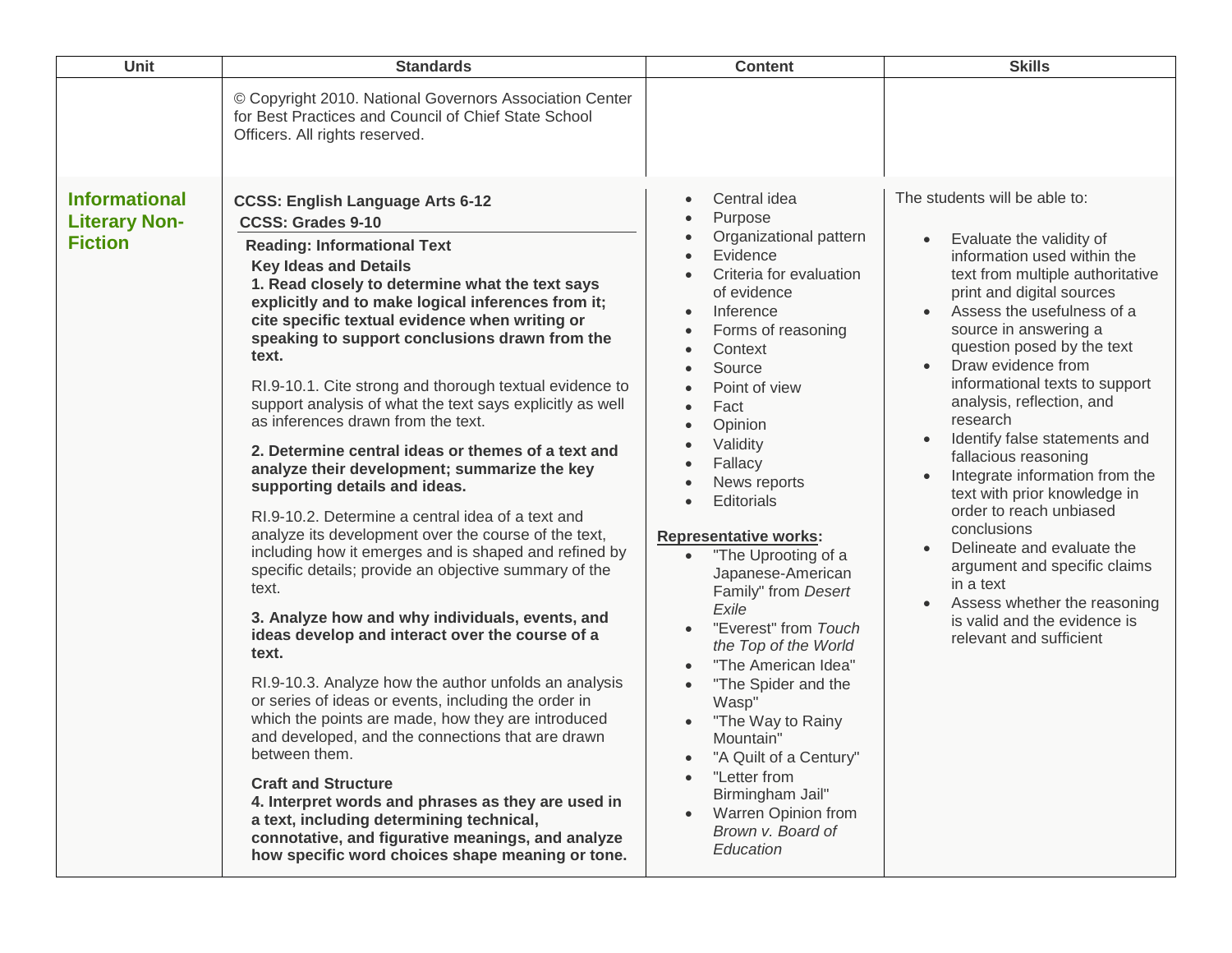| Unit | <b>Standards</b>                                                                                                                                                                                                                                                                                                     | <b>Content</b>                                | <b>Skills</b> |
|------|----------------------------------------------------------------------------------------------------------------------------------------------------------------------------------------------------------------------------------------------------------------------------------------------------------------------|-----------------------------------------------|---------------|
|      | RI.9-10.4. Determine the meaning of words and<br>phrases as they are used in a text, including figurative,<br>connotative, and technical meanings; analyze the<br>cumulative impact of specific word choices on meaning<br>and tone (e.g., how the language of a court opinion<br>differs from that of a newspaper). | General media<br>coverage of current<br>event |               |
|      | 5. Analyze the structure of texts, including how<br>specific sentences, paragraphs, and larger portions<br>of the text (e.g., a section, chapter, scene, or<br>stanza) relate to each other and the whole.                                                                                                           |                                               |               |
|      | RI.9-10.5. Analyze in detail how an author's ideas or<br>claims are developed and refined by particular<br>sentences, paragraphs, or larger portions of a text<br>(e.g., a section or chapter).                                                                                                                      |                                               |               |
|      | 6. Assess how point of view or purpose shapes the<br>content and style of a text.                                                                                                                                                                                                                                    |                                               |               |
|      | RI.9-10.6. Determine an author's point of view or<br>purpose in a text and analyze how an author uses<br>rhetoric to advance that point of view or purpose.                                                                                                                                                          |                                               |               |
|      | Integration of Knowledge and Ideas<br>7. Integrate and evaluate content presented in<br>diverse formats and media, including visually and<br>quantitatively, as well as in words.                                                                                                                                    |                                               |               |
|      | RI.9-10.7. Analyze various accounts of a subject told in<br>different mediums (e.g., a person's life story in both<br>print and multimedia), determining which details are<br>emphasized in each account.                                                                                                            |                                               |               |
|      | 8. Delineate and evaluate the argument and specific<br>claims in a text, including the validity of the<br>reasoning as well as the relevance and sufficiency<br>of the evidence.<br>(Not applicable to literature)                                                                                                   |                                               |               |
|      | RI.9-10.8. Delineate and evaluate the argument and<br>specific claims in a text, assessing whether the<br>reasoning is valid and the evidence is relevant and<br>sufficient; identify false statements and fallacious<br>reasoning.                                                                                  |                                               |               |